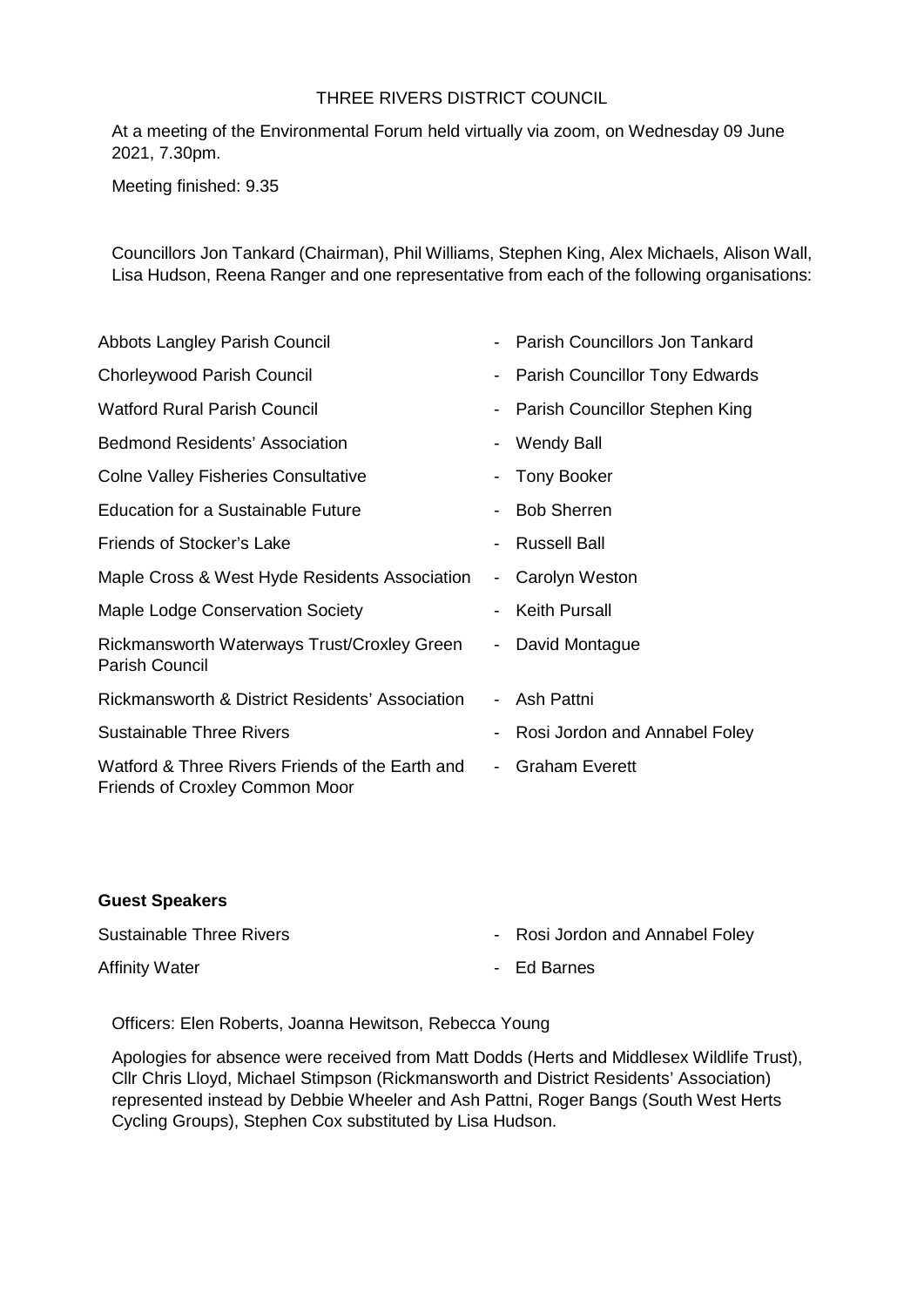| 1.<br>To receive the Notes of the Meeting of the Environmental<br>Minutes agreed.<br>Forum held on Wednesday 3rd March 2021.<br>Matters arising:<br>2.<br>1. Graham Everett asked about a forum for<br>environmental groups to discuss this issue, an<br>idea which was discussed at the previous<br>Environmental Forum in November 2020,<br>however nothing has happened since $-$ is this<br>something to be organised by the council or<br>outside of the council. Chris Lloyd said there will<br>always be space for it here.<br>Elen discussed with Graham outside of the<br>meeting. This appeared to form organically<br>during Covid due to increasing issues, and<br>currently appears to be little appetite for this<br>outside of the meeting, so it will remain as a<br>standing item here.<br>2. Graham also stated there is no bridleway across<br>Croxley Common Moor for cyclists to use -<br>therefore people should have permission of the<br>land owner which is Three River District Council<br>who seem ambiguous on the issue. Tony<br>Bradford: Would like to develop the work<br>programme with TRDC to include cycling.<br>Graham Everett, Tony Bradford, and TRDC. This<br>continues to be considered as part of walking<br>and cycling strategies.<br>3. Roger bangs says Edbury Way path has been<br>beneficial for the local community but Bollards<br>have been removed in the area which were put in<br>to prevent parking. The Council has been<br>contacted and communicated that they were not<br>officially removed, so this needs to be reviewed.<br>Roger Bangs and TRDC. This has now been<br>resolved.<br>4. Roger Bangs: Paths around the site of the new<br>hotel and Travis Perkins around lower Church<br>Road has become dark, narrow, and uninviting for<br>walkers. It was improved 20 years ago but has<br>recently declined. Proposal put forward to change<br>the route to be more open and friendly to use.<br>Roger Bangs and TRDC. Chris Lloyd asks to be | <b>Action</b> | <b>Lead Organisation</b> |
|----------------------------------------------------------------------------------------------------------------------------------------------------------------------------------------------------------------------------------------------------------------------------------------------------------------------------------------------------------------------------------------------------------------------------------------------------------------------------------------------------------------------------------------------------------------------------------------------------------------------------------------------------------------------------------------------------------------------------------------------------------------------------------------------------------------------------------------------------------------------------------------------------------------------------------------------------------------------------------------------------------------------------------------------------------------------------------------------------------------------------------------------------------------------------------------------------------------------------------------------------------------------------------------------------------------------------------------------------------------------------------------------------------------------------------------------------------------------------------------------------------------------------------------------------------------------------------------------------------------------------------------------------------------------------------------------------------------------------------------------------------------------------------------------------------------------------------------------------------------------------------------------------------------------------------------------------------------------------------------------------------------|---------------|--------------------------|
|                                                                                                                                                                                                                                                                                                                                                                                                                                                                                                                                                                                                                                                                                                                                                                                                                                                                                                                                                                                                                                                                                                                                                                                                                                                                                                                                                                                                                                                                                                                                                                                                                                                                                                                                                                                                                                                                                                                                                                                                                |               |                          |
|                                                                                                                                                                                                                                                                                                                                                                                                                                                                                                                                                                                                                                                                                                                                                                                                                                                                                                                                                                                                                                                                                                                                                                                                                                                                                                                                                                                                                                                                                                                                                                                                                                                                                                                                                                                                                                                                                                                                                                                                                |               |                          |
|                                                                                                                                                                                                                                                                                                                                                                                                                                                                                                                                                                                                                                                                                                                                                                                                                                                                                                                                                                                                                                                                                                                                                                                                                                                                                                                                                                                                                                                                                                                                                                                                                                                                                                                                                                                                                                                                                                                                                                                                                |               |                          |
|                                                                                                                                                                                                                                                                                                                                                                                                                                                                                                                                                                                                                                                                                                                                                                                                                                                                                                                                                                                                                                                                                                                                                                                                                                                                                                                                                                                                                                                                                                                                                                                                                                                                                                                                                                                                                                                                                                                                                                                                                |               |                          |
|                                                                                                                                                                                                                                                                                                                                                                                                                                                                                                                                                                                                                                                                                                                                                                                                                                                                                                                                                                                                                                                                                                                                                                                                                                                                                                                                                                                                                                                                                                                                                                                                                                                                                                                                                                                                                                                                                                                                                                                                                |               |                          |
|                                                                                                                                                                                                                                                                                                                                                                                                                                                                                                                                                                                                                                                                                                                                                                                                                                                                                                                                                                                                                                                                                                                                                                                                                                                                                                                                                                                                                                                                                                                                                                                                                                                                                                                                                                                                                                                                                                                                                                                                                |               |                          |
|                                                                                                                                                                                                                                                                                                                                                                                                                                                                                                                                                                                                                                                                                                                                                                                                                                                                                                                                                                                                                                                                                                                                                                                                                                                                                                                                                                                                                                                                                                                                                                                                                                                                                                                                                                                                                                                                                                                                                                                                                |               |                          |
|                                                                                                                                                                                                                                                                                                                                                                                                                                                                                                                                                                                                                                                                                                                                                                                                                                                                                                                                                                                                                                                                                                                                                                                                                                                                                                                                                                                                                                                                                                                                                                                                                                                                                                                                                                                                                                                                                                                                                                                                                |               |                          |
|                                                                                                                                                                                                                                                                                                                                                                                                                                                                                                                                                                                                                                                                                                                                                                                                                                                                                                                                                                                                                                                                                                                                                                                                                                                                                                                                                                                                                                                                                                                                                                                                                                                                                                                                                                                                                                                                                                                                                                                                                |               |                          |
|                                                                                                                                                                                                                                                                                                                                                                                                                                                                                                                                                                                                                                                                                                                                                                                                                                                                                                                                                                                                                                                                                                                                                                                                                                                                                                                                                                                                                                                                                                                                                                                                                                                                                                                                                                                                                                                                                                                                                                                                                |               |                          |
|                                                                                                                                                                                                                                                                                                                                                                                                                                                                                                                                                                                                                                                                                                                                                                                                                                                                                                                                                                                                                                                                                                                                                                                                                                                                                                                                                                                                                                                                                                                                                                                                                                                                                                                                                                                                                                                                                                                                                                                                                |               |                          |
|                                                                                                                                                                                                                                                                                                                                                                                                                                                                                                                                                                                                                                                                                                                                                                                                                                                                                                                                                                                                                                                                                                                                                                                                                                                                                                                                                                                                                                                                                                                                                                                                                                                                                                                                                                                                                                                                                                                                                                                                                |               |                          |
|                                                                                                                                                                                                                                                                                                                                                                                                                                                                                                                                                                                                                                                                                                                                                                                                                                                                                                                                                                                                                                                                                                                                                                                                                                                                                                                                                                                                                                                                                                                                                                                                                                                                                                                                                                                                                                                                                                                                                                                                                |               |                          |
|                                                                                                                                                                                                                                                                                                                                                                                                                                                                                                                                                                                                                                                                                                                                                                                                                                                                                                                                                                                                                                                                                                                                                                                                                                                                                                                                                                                                                                                                                                                                                                                                                                                                                                                                                                                                                                                                                                                                                                                                                |               |                          |
|                                                                                                                                                                                                                                                                                                                                                                                                                                                                                                                                                                                                                                                                                                                                                                                                                                                                                                                                                                                                                                                                                                                                                                                                                                                                                                                                                                                                                                                                                                                                                                                                                                                                                                                                                                                                                                                                                                                                                                                                                |               |                          |
|                                                                                                                                                                                                                                                                                                                                                                                                                                                                                                                                                                                                                                                                                                                                                                                                                                                                                                                                                                                                                                                                                                                                                                                                                                                                                                                                                                                                                                                                                                                                                                                                                                                                                                                                                                                                                                                                                                                                                                                                                |               |                          |
|                                                                                                                                                                                                                                                                                                                                                                                                                                                                                                                                                                                                                                                                                                                                                                                                                                                                                                                                                                                                                                                                                                                                                                                                                                                                                                                                                                                                                                                                                                                                                                                                                                                                                                                                                                                                                                                                                                                                                                                                                |               |                          |
|                                                                                                                                                                                                                                                                                                                                                                                                                                                                                                                                                                                                                                                                                                                                                                                                                                                                                                                                                                                                                                                                                                                                                                                                                                                                                                                                                                                                                                                                                                                                                                                                                                                                                                                                                                                                                                                                                                                                                                                                                |               |                          |
|                                                                                                                                                                                                                                                                                                                                                                                                                                                                                                                                                                                                                                                                                                                                                                                                                                                                                                                                                                                                                                                                                                                                                                                                                                                                                                                                                                                                                                                                                                                                                                                                                                                                                                                                                                                                                                                                                                                                                                                                                |               |                          |
|                                                                                                                                                                                                                                                                                                                                                                                                                                                                                                                                                                                                                                                                                                                                                                                                                                                                                                                                                                                                                                                                                                                                                                                                                                                                                                                                                                                                                                                                                                                                                                                                                                                                                                                                                                                                                                                                                                                                                                                                                |               |                          |
|                                                                                                                                                                                                                                                                                                                                                                                                                                                                                                                                                                                                                                                                                                                                                                                                                                                                                                                                                                                                                                                                                                                                                                                                                                                                                                                                                                                                                                                                                                                                                                                                                                                                                                                                                                                                                                                                                                                                                                                                                |               |                          |
|                                                                                                                                                                                                                                                                                                                                                                                                                                                                                                                                                                                                                                                                                                                                                                                                                                                                                                                                                                                                                                                                                                                                                                                                                                                                                                                                                                                                                                                                                                                                                                                                                                                                                                                                                                                                                                                                                                                                                                                                                |               |                          |
|                                                                                                                                                                                                                                                                                                                                                                                                                                                                                                                                                                                                                                                                                                                                                                                                                                                                                                                                                                                                                                                                                                                                                                                                                                                                                                                                                                                                                                                                                                                                                                                                                                                                                                                                                                                                                                                                                                                                                                                                                |               |                          |
|                                                                                                                                                                                                                                                                                                                                                                                                                                                                                                                                                                                                                                                                                                                                                                                                                                                                                                                                                                                                                                                                                                                                                                                                                                                                                                                                                                                                                                                                                                                                                                                                                                                                                                                                                                                                                                                                                                                                                                                                                |               |                          |
|                                                                                                                                                                                                                                                                                                                                                                                                                                                                                                                                                                                                                                                                                                                                                                                                                                                                                                                                                                                                                                                                                                                                                                                                                                                                                                                                                                                                                                                                                                                                                                                                                                                                                                                                                                                                                                                                                                                                                                                                                |               |                          |
|                                                                                                                                                                                                                                                                                                                                                                                                                                                                                                                                                                                                                                                                                                                                                                                                                                                                                                                                                                                                                                                                                                                                                                                                                                                                                                                                                                                                                                                                                                                                                                                                                                                                                                                                                                                                                                                                                                                                                                                                                |               |                          |
|                                                                                                                                                                                                                                                                                                                                                                                                                                                                                                                                                                                                                                                                                                                                                                                                                                                                                                                                                                                                                                                                                                                                                                                                                                                                                                                                                                                                                                                                                                                                                                                                                                                                                                                                                                                                                                                                                                                                                                                                                |               |                          |
|                                                                                                                                                                                                                                                                                                                                                                                                                                                                                                                                                                                                                                                                                                                                                                                                                                                                                                                                                                                                                                                                                                                                                                                                                                                                                                                                                                                                                                                                                                                                                                                                                                                                                                                                                                                                                                                                                                                                                                                                                |               |                          |
|                                                                                                                                                                                                                                                                                                                                                                                                                                                                                                                                                                                                                                                                                                                                                                                                                                                                                                                                                                                                                                                                                                                                                                                                                                                                                                                                                                                                                                                                                                                                                                                                                                                                                                                                                                                                                                                                                                                                                                                                                |               |                          |
|                                                                                                                                                                                                                                                                                                                                                                                                                                                                                                                                                                                                                                                                                                                                                                                                                                                                                                                                                                                                                                                                                                                                                                                                                                                                                                                                                                                                                                                                                                                                                                                                                                                                                                                                                                                                                                                                                                                                                                                                                |               |                          |
|                                                                                                                                                                                                                                                                                                                                                                                                                                                                                                                                                                                                                                                                                                                                                                                                                                                                                                                                                                                                                                                                                                                                                                                                                                                                                                                                                                                                                                                                                                                                                                                                                                                                                                                                                                                                                                                                                                                                                                                                                |               |                          |
|                                                                                                                                                                                                                                                                                                                                                                                                                                                                                                                                                                                                                                                                                                                                                                                                                                                                                                                                                                                                                                                                                                                                                                                                                                                                                                                                                                                                                                                                                                                                                                                                                                                                                                                                                                                                                                                                                                                                                                                                                |               |                          |
|                                                                                                                                                                                                                                                                                                                                                                                                                                                                                                                                                                                                                                                                                                                                                                                                                                                                                                                                                                                                                                                                                                                                                                                                                                                                                                                                                                                                                                                                                                                                                                                                                                                                                                                                                                                                                                                                                                                                                                                                                |               |                          |
|                                                                                                                                                                                                                                                                                                                                                                                                                                                                                                                                                                                                                                                                                                                                                                                                                                                                                                                                                                                                                                                                                                                                                                                                                                                                                                                                                                                                                                                                                                                                                                                                                                                                                                                                                                                                                                                                                                                                                                                                                |               |                          |
|                                                                                                                                                                                                                                                                                                                                                                                                                                                                                                                                                                                                                                                                                                                                                                                                                                                                                                                                                                                                                                                                                                                                                                                                                                                                                                                                                                                                                                                                                                                                                                                                                                                                                                                                                                                                                                                                                                                                                                                                                |               |                          |
|                                                                                                                                                                                                                                                                                                                                                                                                                                                                                                                                                                                                                                                                                                                                                                                                                                                                                                                                                                                                                                                                                                                                                                                                                                                                                                                                                                                                                                                                                                                                                                                                                                                                                                                                                                                                                                                                                                                                                                                                                |               |                          |
|                                                                                                                                                                                                                                                                                                                                                                                                                                                                                                                                                                                                                                                                                                                                                                                                                                                                                                                                                                                                                                                                                                                                                                                                                                                                                                                                                                                                                                                                                                                                                                                                                                                                                                                                                                                                                                                                                                                                                                                                                |               |                          |
|                                                                                                                                                                                                                                                                                                                                                                                                                                                                                                                                                                                                                                                                                                                                                                                                                                                                                                                                                                                                                                                                                                                                                                                                                                                                                                                                                                                                                                                                                                                                                                                                                                                                                                                                                                                                                                                                                                                                                                                                                |               |                          |
|                                                                                                                                                                                                                                                                                                                                                                                                                                                                                                                                                                                                                                                                                                                                                                                                                                                                                                                                                                                                                                                                                                                                                                                                                                                                                                                                                                                                                                                                                                                                                                                                                                                                                                                                                                                                                                                                                                                                                                                                                |               |                          |
|                                                                                                                                                                                                                                                                                                                                                                                                                                                                                                                                                                                                                                                                                                                                                                                                                                                                                                                                                                                                                                                                                                                                                                                                                                                                                                                                                                                                                                                                                                                                                                                                                                                                                                                                                                                                                                                                                                                                                                                                                |               |                          |
| copied in on any emails regarding this issue. Any                                                                                                                                                                                                                                                                                                                                                                                                                                                                                                                                                                                                                                                                                                                                                                                                                                                                                                                                                                                                                                                                                                                                                                                                                                                                                                                                                                                                                                                                                                                                                                                                                                                                                                                                                                                                                                                                                                                                                              |               |                          |
| suggestions around walking and cycling                                                                                                                                                                                                                                                                                                                                                                                                                                                                                                                                                                                                                                                                                                                                                                                                                                                                                                                                                                                                                                                                                                                                                                                                                                                                                                                                                                                                                                                                                                                                                                                                                                                                                                                                                                                                                                                                                                                                                                         |               |                          |
| strategies should be sent to the Council and                                                                                                                                                                                                                                                                                                                                                                                                                                                                                                                                                                                                                                                                                                                                                                                                                                                                                                                                                                                                                                                                                                                                                                                                                                                                                                                                                                                                                                                                                                                                                                                                                                                                                                                                                                                                                                                                                                                                                                   |               |                          |
| will be considered.                                                                                                                                                                                                                                                                                                                                                                                                                                                                                                                                                                                                                                                                                                                                                                                                                                                                                                                                                                                                                                                                                                                                                                                                                                                                                                                                                                                                                                                                                                                                                                                                                                                                                                                                                                                                                                                                                                                                                                                            |               |                          |
| 5. Stephen King emailed Mike Simpson and asked                                                                                                                                                                                                                                                                                                                                                                                                                                                                                                                                                                                                                                                                                                                                                                                                                                                                                                                                                                                                                                                                                                                                                                                                                                                                                                                                                                                                                                                                                                                                                                                                                                                                                                                                                                                                                                                                                                                                                                 |               |                          |
| him to check calendar against Parish Council<br>meetings as there was cross over this evening.                                                                                                                                                                                                                                                                                                                                                                                                                                                                                                                                                                                                                                                                                                                                                                                                                                                                                                                                                                                                                                                                                                                                                                                                                                                                                                                                                                                                                                                                                                                                                                                                                                                                                                                                                                                                                                                                                                                 |               |                          |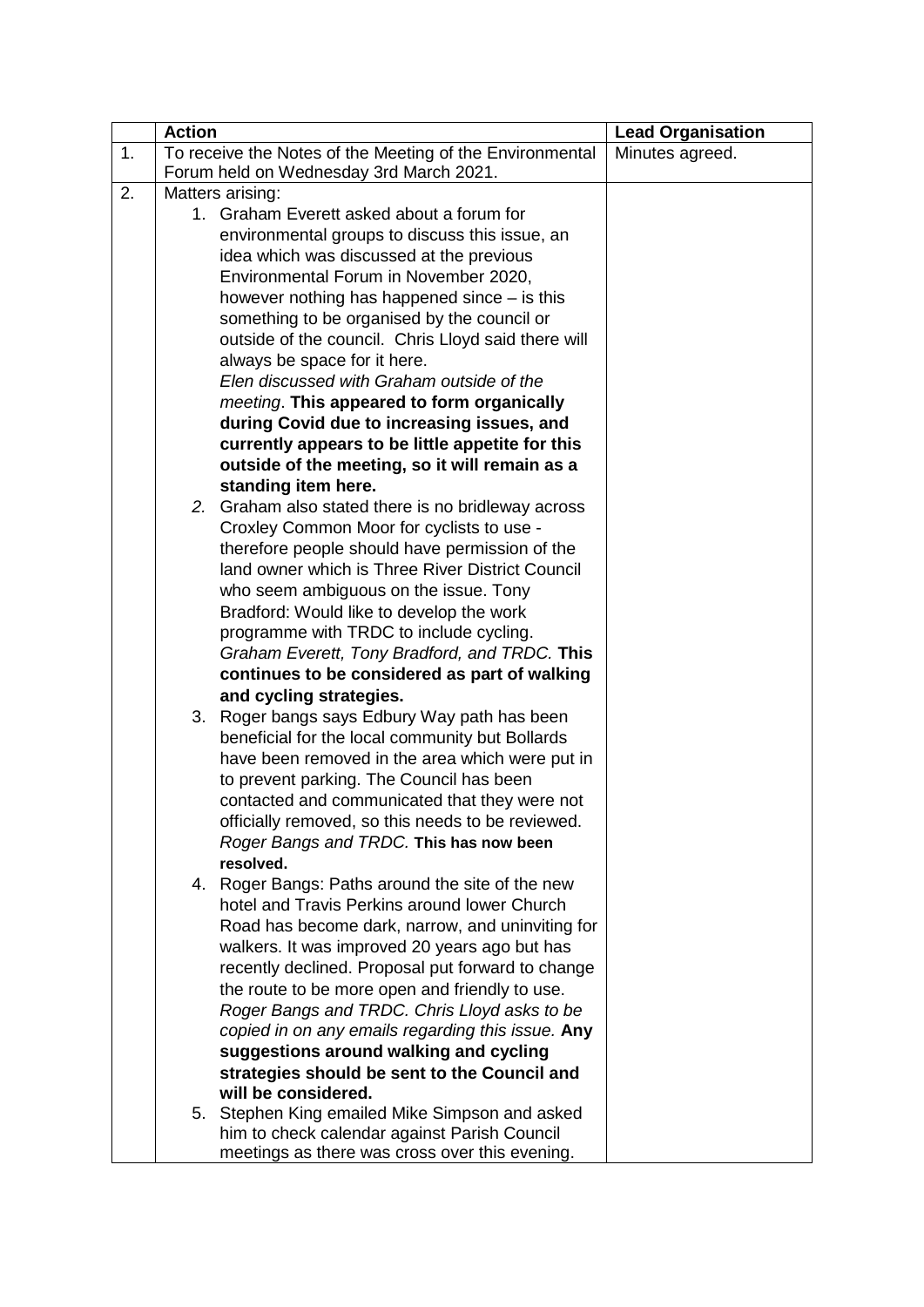|    | Action for Clerk of Parish Council to consult with<br><b>TRDC Clerk.</b>                                                                                                                                                                                                                                                                                                                                                                                                                                                                                                                                                                                                                                                                                                                                                                                                                                                                                                                                                                                                                                                                                                                                                                                                                                                                                                                                                                                                                                                                                                                                                                                                                                                                                                                                                                                                                                                                                                                                                                                                                                                                                                                                                                                               |                       |
|----|------------------------------------------------------------------------------------------------------------------------------------------------------------------------------------------------------------------------------------------------------------------------------------------------------------------------------------------------------------------------------------------------------------------------------------------------------------------------------------------------------------------------------------------------------------------------------------------------------------------------------------------------------------------------------------------------------------------------------------------------------------------------------------------------------------------------------------------------------------------------------------------------------------------------------------------------------------------------------------------------------------------------------------------------------------------------------------------------------------------------------------------------------------------------------------------------------------------------------------------------------------------------------------------------------------------------------------------------------------------------------------------------------------------------------------------------------------------------------------------------------------------------------------------------------------------------------------------------------------------------------------------------------------------------------------------------------------------------------------------------------------------------------------------------------------------------------------------------------------------------------------------------------------------------------------------------------------------------------------------------------------------------------------------------------------------------------------------------------------------------------------------------------------------------------------------------------------------------------------------------------------------------|-----------------------|
|    |                                                                                                                                                                                                                                                                                                                                                                                                                                                                                                                                                                                                                                                                                                                                                                                                                                                                                                                                                                                                                                                                                                                                                                                                                                                                                                                                                                                                                                                                                                                                                                                                                                                                                                                                                                                                                                                                                                                                                                                                                                                                                                                                                                                                                                                                        |                       |
| 3. | Save Our Streams - A talk from Affinity Water                                                                                                                                                                                                                                                                                                                                                                                                                                                                                                                                                                                                                                                                                                                                                                                                                                                                                                                                                                                                                                                                                                                                                                                                                                                                                                                                                                                                                                                                                                                                                                                                                                                                                                                                                                                                                                                                                                                                                                                                                                                                                                                                                                                                                          | <b>Affinity Water</b> |
|    | You can find a copy of the presentation in the Associated<br>links portion of the notes.<br>https://www.saveourstreams.co.uk/                                                                                                                                                                                                                                                                                                                                                                                                                                                                                                                                                                                                                                                                                                                                                                                                                                                                                                                                                                                                                                                                                                                                                                                                                                                                                                                                                                                                                                                                                                                                                                                                                                                                                                                                                                                                                                                                                                                                                                                                                                                                                                                                          |                       |
|    | 1. Graham asked why Ed Barnes didn't mention<br>sewerage discharge in Affinity Waters plans. Ed<br>Barnes said that is down to Thames, not Affinity<br>water.<br>2. Alison Wall asked why we use more water in this<br>area. Is it due to weather? Ed Barnes: There is no<br>single answer, we have some well off areas so<br>financial implications of wasting water isn't much<br>of an issue – therefore they are trying a more<br>targeted approach to work for the residents in this<br>area rather than focusing on savings to be made.<br>Leaky loos and gardening are some of the top<br>water users/wasters. We have free loo repair<br>services to stop leaky loos and free water saving<br>tech available as well as people to install them.<br>We are asking people to share what devices they<br>have implemented on social media to encourage<br>others to follow suit. Second question from Alison<br>Wall: Planning applications – with a growing<br>number of houses do you have the power to say<br>you cannot supply them all with water? Ed<br>Barnes: We have a duty to supply new homes<br>and are aware of the development issues - some<br>water efficiency measures are in place for new<br>builds, and they are asking for stricter ones to<br>reduce water use in new homes to try and reduce<br>pressure on water resources and reduce the need<br>for behaviour changes. Of Wat bid for funding to<br>have a water neutral development.<br>3. Phil Williams thanked Ed Barnes for the talk and<br>showed support for stopping abstraction from two<br>points! If you are reducing abstracting from rivers,<br>where will water for the almost 1 million new<br>homes come from? Will it be the Abingdon<br>reservoir? Ed Barnes pointed out he had not said<br>they will stop all abstraction from rivers, but that<br>they will stop unsustainable abstraction from<br>rivers. Affinity are currently developing their next<br>water plan which will take them through the next<br>few years looking at infrastructure and water<br>sources etcetera across the South East. Phil<br>Williams questioned what about industrial use of<br>water? That is huge too, are you targeting them<br>too – for example the water footprint of milk |                       |
|    | production. Ed Barnes noted they are linking up                                                                                                                                                                                                                                                                                                                                                                                                                                                                                                                                                                                                                                                                                                                                                                                                                                                                                                                                                                                                                                                                                                                                                                                                                                                                                                                                                                                                                                                                                                                                                                                                                                                                                                                                                                                                                                                                                                                                                                                                                                                                                                                                                                                                                        |                       |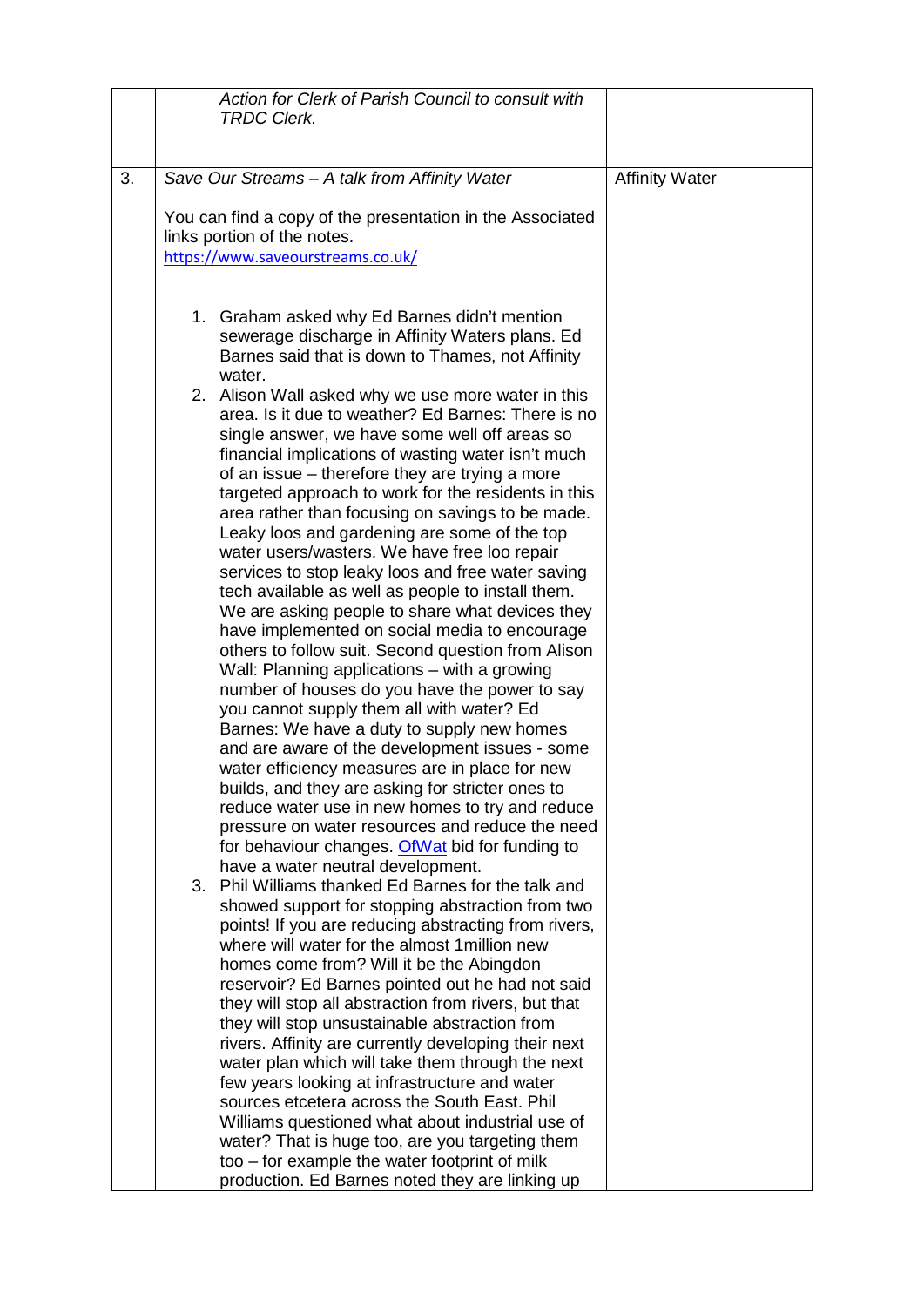|  | with water retailers, but don't oversee industry        |  |
|--|---------------------------------------------------------|--|
|  | use as their water comes from a retailer, so            |  |
|  | Affinity is not responsible.                            |  |
|  | 4. Alex Michaels asked Ed Barnes if there any more      |  |
|  | funding for leaking pipes which is a big water          |  |
|  | waster. Ed noted Affinity Water have significant        |  |
|  |                                                         |  |
|  | targets when it comes to leaky pipes, which they        |  |
|  | are addressing through maintenance and                  |  |
|  | reducing leakage, these targets are the 2 <sup>nd</sup> |  |
|  | highest in the industry as part of their upcoming       |  |
|  | plan. You said you are stopping abstracting from        |  |
|  | aquifers in Three Rivers. Ed Barnes pointed out         |  |
|  | he had not said they will stop all abstraction from     |  |
|  | rivers, but that they will stop unsustainable           |  |
|  | abstraction from rivers. Ed Barnes to follow up         |  |
|  | with more detail to Jo Hewitson.                        |  |
|  |                                                         |  |
|  | 5. Tony Booker thanked Ed Barnes for the talk and       |  |
|  | joining us tonight and stated any abstraction           |  |
|  | should be done at the bottom of the catchment           |  |
|  | area to allow the rest of the rivers to utilise the     |  |
|  | water before it is taken - this would be in the         |  |
|  | Thames River area. Tony Booker thanked Affinity         |  |
|  | for the significant number of projects they are         |  |
|  | supporting and working on together, for example         |  |
|  | taking river water samples together. A significant      |  |
|  | water chemical issue has been identified which          |  |
|  | Affinity are testing for chemical loading – these       |  |
|  | chemicals do not disappear - they are either            |  |
|  | going into the silt, or with low ground water and       |  |
|  |                                                         |  |
|  | into the aquifer for abstraction and human              |  |
|  | consumption. Tony thanked Affinity for working          |  |
|  | with them to detect where these chemicals are           |  |
|  | entering the water system.                              |  |
|  | 6. Wendy Ball thanked Ed Barnes for the                 |  |
|  | presentation, and asked what the impact of              |  |
|  | abstraction and water use on these areas – it           |  |
|  | looks like the water is disappearing but could be       |  |
|  | seasonal or related to climate change or some           |  |
|  | other natural reason, Wendy questioned how we           |  |
|  | measure the impact and changes in water levels?         |  |
|  | Ed Barnes stated Affinity Water do measure              |  |
|  | water quality and water levels and suggested one        |  |
|  | of their Hydrologists could come to the Forum in        |  |
|  | the future to discuss in more detail.                   |  |
|  |                                                         |  |
|  | 7. Russell Ball questioned why schools weren't          |  |
|  | mentioned in the campaign and asked in Affinity         |  |
|  | Water if they are targeting schools to educate          |  |
|  | kids for them to go back to parents with the            |  |
|  | information. Ed Barnes noted while it was not           |  |
|  | discussed here, PTAs and school league tables           |  |
|  | for water saving and signups were used in the St.       |  |
|  | Albans trial, although school interaction has been      |  |
|  | difficult due to Covid. Affinity are also looking at    |  |
|  | other campaigns and activities using influencers        |  |
|  | and gamification e.g. through Twitch to reach a         |  |
|  |                                                         |  |
|  | younger audience in a different way. Russell            |  |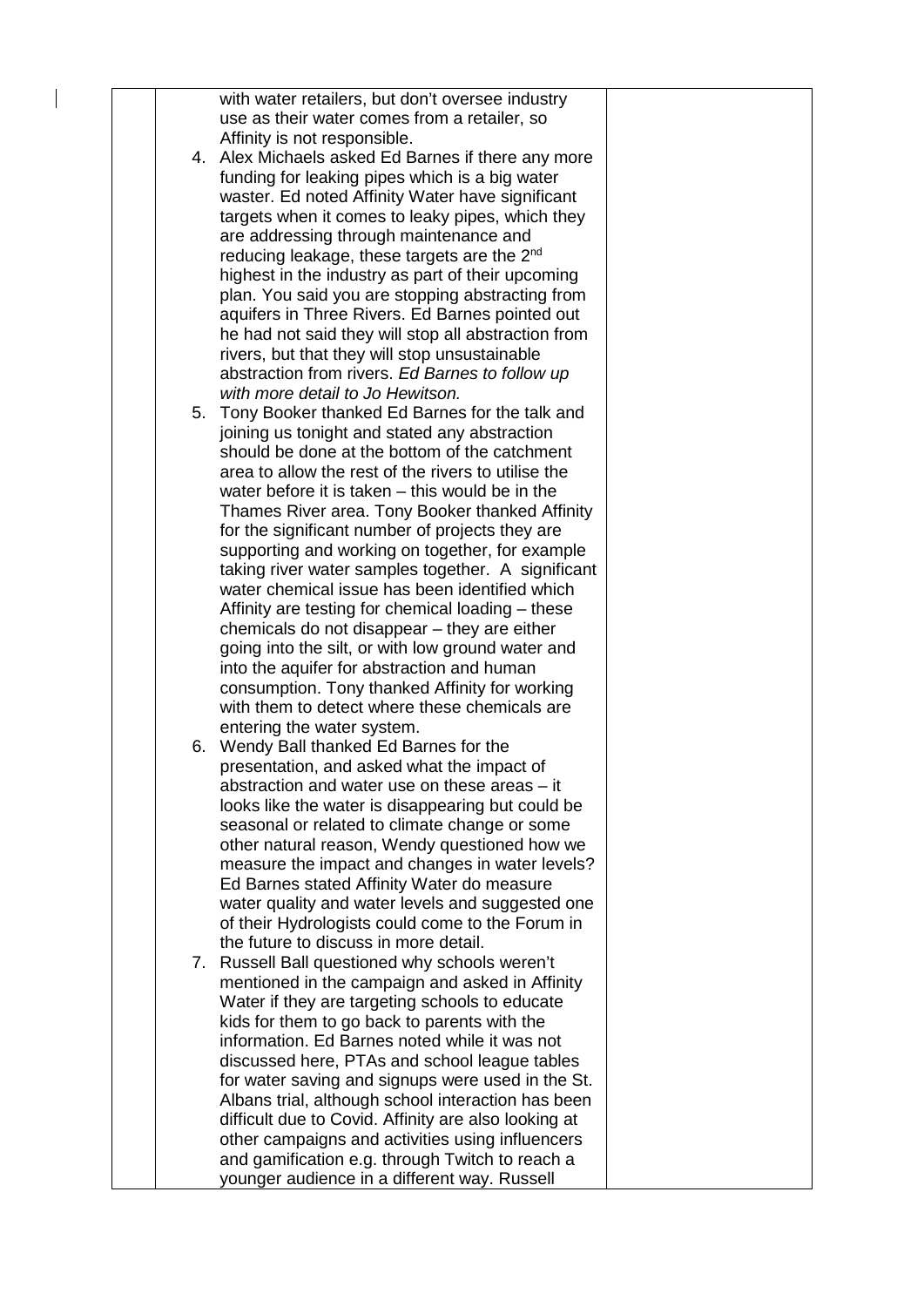|                  | asked if Affinity will need to follow this up with<br>another campaign in a few years' time and<br>questioned how effective they see this being in<br>the medium and long term. Ed Barnes agreed<br>longevity is a concern, and have been measuring<br>consistency from the pilot scheme in St. Albans to<br>understand this better. People who sign up will<br>continue to be engaged with long term and the<br>devices reduce need for long-term behaviour<br>changes therefore reducing the need for ongoing<br>interaction. There will be a number of other<br>approaches over time to maintain momentum and<br>continue to reduce water usage in the future.<br>8. Jo Hewitson asked Tony Booker if he was aware<br>of who is discharging the chemicals and if there is<br>anything the Council can do to assist. Tony<br>responded: No, one of the reasons for doing all<br>the tests is to identify a point of entry. Jo and<br>Tony to discuss outside of the meeting how the |                                           |
|------------------|---------------------------------------------------------------------------------------------------------------------------------------------------------------------------------------------------------------------------------------------------------------------------------------------------------------------------------------------------------------------------------------------------------------------------------------------------------------------------------------------------------------------------------------------------------------------------------------------------------------------------------------------------------------------------------------------------------------------------------------------------------------------------------------------------------------------------------------------------------------------------------------------------------------------------------------------------------------------------------------|-------------------------------------------|
|                  | Council can assist. Jo Hewitson noted the Council<br>have started working on an action plan at a<br>county level which is coming out soon, so lots is<br>going on across councils and private sector.<br>9. Jon Tankard thanked Ed Barnes for joining us but<br>noted that when he signed up the website made<br>him feel the water issue was his fault, and would<br>like it to give more of a focus on what Affinity are<br>doing themselves too, for example he was<br>unaware they were working on leaky pipes and                                                                                                                                                                                                                                                                                                                                                                                                                                                                |                                           |
|                  | sustainable abstraction, more community<br>awareness is needed. Wendy Ball added<br>residents are seeing the water levels drop locally<br>but we are unsure why.<br>10. Alex Michaels stated that national flow data<br>demonstrates that gravel abstraction takes a<br>significant amount of water, the issue is not just<br>with water companies, but all roads lead back to<br>residents and consumption of water and<br>resources that consume water.<br>11. Jon Tankard questioned whether grey water                                                                                                                                                                                                                                                                                                                                                                                                                                                                            |                                           |
|                  | being used for flushing toilets was actually<br>beneficial as by entrapping water he is preventing<br>it going to the aquifer through groundwater flows.<br>Ed Barnes noted that Affinity are looking at<br>rainwater harvesting for new developments, the<br>classic system is a water butt which they<br>encourage and support residents with funding.                                                                                                                                                                                                                                                                                                                                                                                                                                                                                                                                                                                                                              |                                           |
| $\overline{4}$ . | Talk by Rosi Jordon, Annabel Foley from Sustainable<br><b>Three Rivers</b>                                                                                                                                                                                                                                                                                                                                                                                                                                                                                                                                                                                                                                                                                                                                                                                                                                                                                                            | <b>Sustainable Three</b><br><b>Rivers</b> |
|                  | The Sustainable Three Rivers website is now available                                                                                                                                                                                                                                                                                                                                                                                                                                                                                                                                                                                                                                                                                                                                                                                                                                                                                                                                 |                                           |
|                  | for use so please spread the word!                                                                                                                                                                                                                                                                                                                                                                                                                                                                                                                                                                                                                                                                                                                                                                                                                                                                                                                                                    |                                           |
|                  | https://www.sustainablethreerivers.org/. Big thank you to<br>everyone in this group who has contributed to the                                                                                                                                                                                                                                                                                                                                                                                                                                                                                                                                                                                                                                                                                                                                                                                                                                                                        |                                           |
|                  | building of this website. Sustainable Three Rivers really                                                                                                                                                                                                                                                                                                                                                                                                                                                                                                                                                                                                                                                                                                                                                                                                                                                                                                                             |                                           |
|                  | want to encourage local residents to influence                                                                                                                                                                                                                                                                                                                                                                                                                                                                                                                                                                                                                                                                                                                                                                                                                                                                                                                                        |                                           |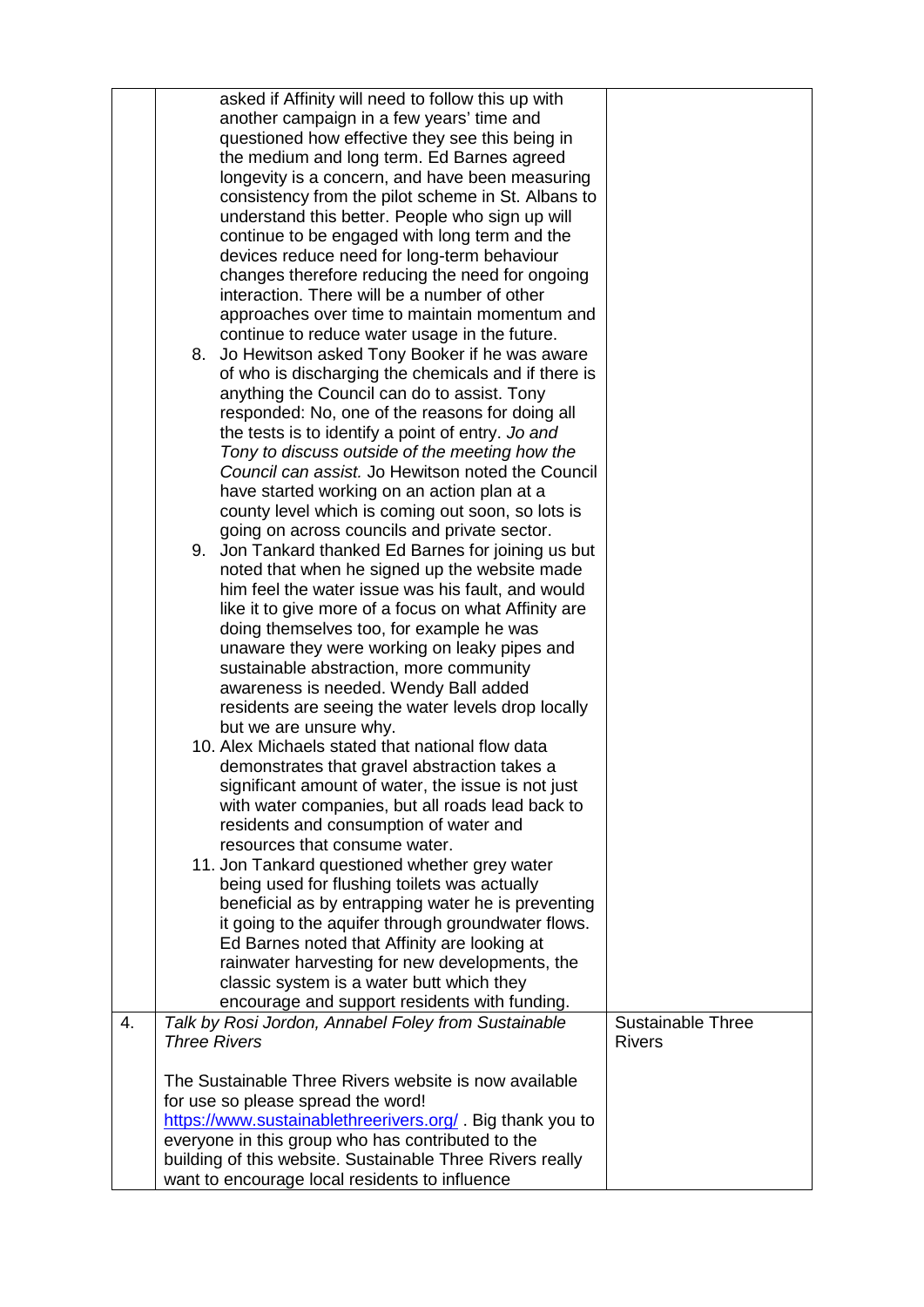|    | government decisions, link local groups, and begin local<br>events to encourage residents to live more sustainably.<br>Please email Sustainable Three Rivers if you would like<br>to join the group, or if you have any ideas of things you<br>would the group to do hello@sustainablethreerivers.org                                                                                          |  |
|----|------------------------------------------------------------------------------------------------------------------------------------------------------------------------------------------------------------------------------------------------------------------------------------------------------------------------------------------------------------------------------------------------|--|
|    | All information is in one place for people to find events<br>and projects – so if you are running any events, please<br>get in touch so they can advertise them through our site.<br>The website also has a 'using our voice' section to<br>encourage people to contact their Local MP, work with<br>the Council, get involved in the conversation, and get<br>involved in other local groups. |  |
|    | Please join our social media channels and engage with<br>our posts to spread the message and receive updates -<br>you can reach all social media channels through the<br>website.                                                                                                                                                                                                              |  |
|    | On the website there is also a list of local organisations<br>and businesses who are involved in sustainability locally,<br>so please contact Sustainable Three Rivers if your<br>organisation, or one you know of, is not on there but<br>would like to be.                                                                                                                                   |  |
|    | In addition to all this, there is a section of the website<br>showing what changes people can make in a few<br>different areas; energy, waste, transport, food,<br>biodiversity, water and fashion. This section of the<br>website lays out the issues, what you can do about it,<br>and further resources.                                                                                    |  |
|    | Sustainable Three Rivers is only a small group of three,<br>so would be very happy to welcome anyone who would<br>like to join, those with website skills in particular!<br>Any resources you think would be helpful to residents/the<br>community - please share them with<br>hello@sustainablethreerivers.org.                                                                               |  |
|    | Now the website is done they can begin events and<br>projects, but need more volunteers first!                                                                                                                                                                                                                                                                                                 |  |
|    | 1. Jon Tankard thanked Sustainable Three Rivers<br>for joining the meeting tonight and expressed his<br>excitement over the new group and their website<br>which will hopefully inspire and support lots of<br>residents.                                                                                                                                                                      |  |
| 5. | Misuse of nature reserves<br>Standing item.                                                                                                                                                                                                                                                                                                                                                    |  |
|    | Graham Everett raised the matter arising of Croxley<br>Green bridleway - TRDC is remaining ambivalent.<br>Graham Everett to discuss with Elen Roberts outside of<br>the meeting.                                                                                                                                                                                                               |  |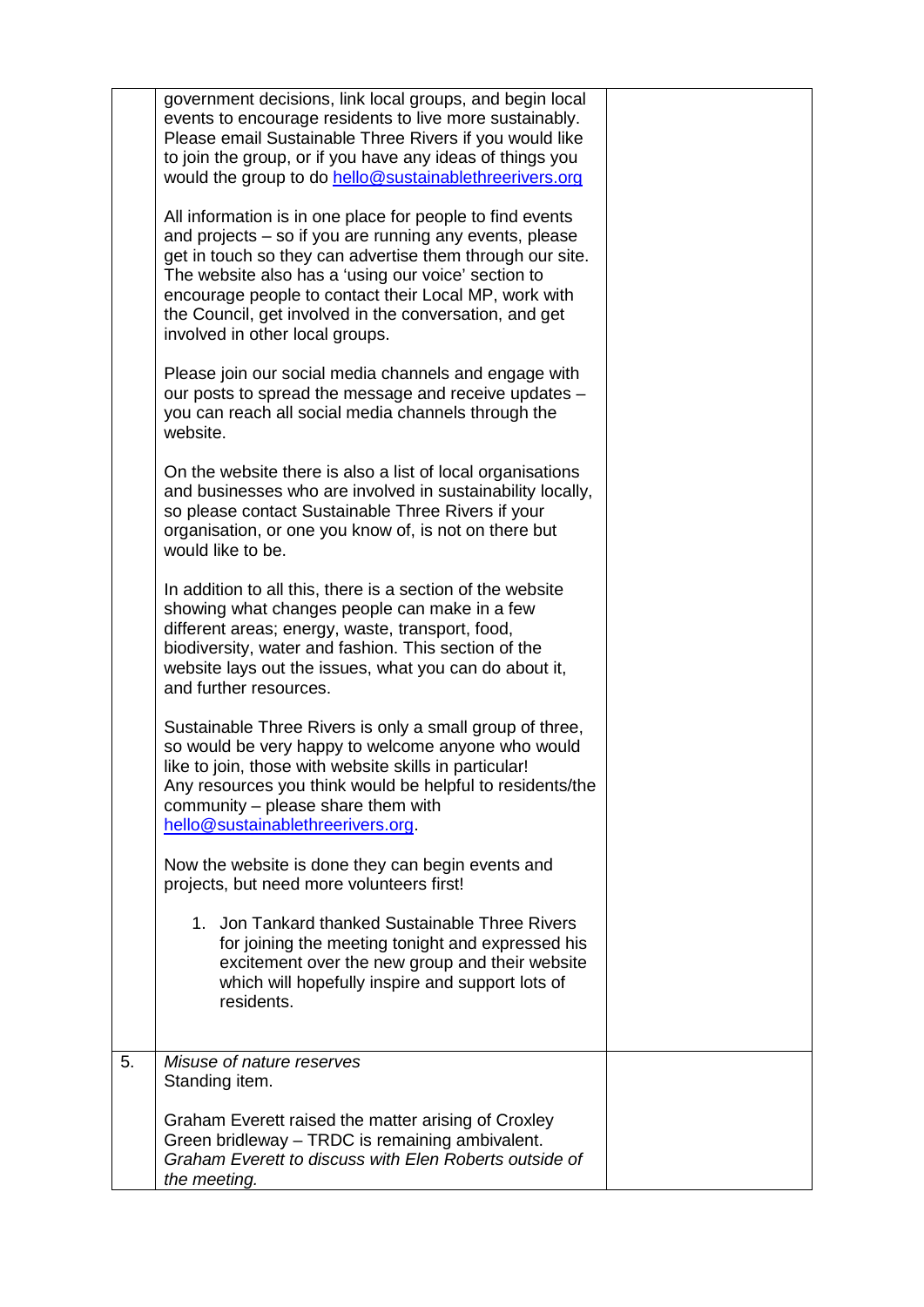|    | Pleased to say numbers of people using the sites has<br>decreased now Covid regulations have been relaxed<br>resulting in the negative impacts reducing. There are now<br>monthly litter picks which are showing reduced litter.<br>Graham Everett would like input from anyone who has<br>dealt with these issues.                                                                                                                                                                                                                                                                                                                                                                                                                                                                                                                                                                                                                                                                                                                                                                                                                                                                                                                                                              |  |
|----|----------------------------------------------------------------------------------------------------------------------------------------------------------------------------------------------------------------------------------------------------------------------------------------------------------------------------------------------------------------------------------------------------------------------------------------------------------------------------------------------------------------------------------------------------------------------------------------------------------------------------------------------------------------------------------------------------------------------------------------------------------------------------------------------------------------------------------------------------------------------------------------------------------------------------------------------------------------------------------------------------------------------------------------------------------------------------------------------------------------------------------------------------------------------------------------------------------------------------------------------------------------------------------|--|
|    | Russell Ball stated Stockers Lake also struggles with<br>litter. They are also having issues with people going out<br>and disturbing chicks on the island which are protected<br>and therefore this act is illegal – people will be<br>prosecuted if they are caught doing this. Is this<br>something local groups can share information on to raise<br>awareness of please?                                                                                                                                                                                                                                                                                                                                                                                                                                                                                                                                                                                                                                                                                                                                                                                                                                                                                                     |  |
|    | Jon Tankard questioned whether rubbish increased due<br>to Covid or if it is always worse on bank holidays. Russell<br>Ball stated it is always an issue, and more people using<br>the area produces more litter, although it is probably a<br>minority of people, it gives a bad impression and finds its<br>way into rivers. Has got worse recently due to increased<br>use due to Covid.                                                                                                                                                                                                                                                                                                                                                                                                                                                                                                                                                                                                                                                                                                                                                                                                                                                                                      |  |
|    | Wendy Ball would like attendees to help to raise more<br>awareness of harm to wildlife from misuse of nature<br>reserves. Jon Tankard questioned whether people<br>possibly don't see walking in a local field as being in the<br>countryside and worrying about nature.<br>Tony Booker confirmed there is no doubt the problem of<br>litter has increased during Covid in Stockers Lake area,<br>but is not a new issue and suggested land-owners need<br>to do more to tackle the issue. Suggestion of a new<br>working group to see what we can do.<br>Russell Ball asked if we could we get an enforcement<br>officer in this area to the Forum to discuss with the group<br>the rules and consequences?<br>Tony Booker said contacting wildlife officers in police<br>forces in reality is wasting time as response is slow. At<br>the moment the angling trust could make the kind of<br>presentation Russel Ball suggested. Tony last reported<br>people in October last year who had been using spear<br>guns and the response was not effective.<br>Phil Williams noted that police are stuck between a rock<br>and a hard place on this issue - unless they catch them<br>red handed, there is very little they can do.<br>Wendy Ball suggested we need a multi-agency |  |
|    | approach. Likes the idea of a working group to tackle this<br>range of issues.                                                                                                                                                                                                                                                                                                                                                                                                                                                                                                                                                                                                                                                                                                                                                                                                                                                                                                                                                                                                                                                                                                                                                                                                   |  |
| 6. | Member Exchange.                                                                                                                                                                                                                                                                                                                                                                                                                                                                                                                                                                                                                                                                                                                                                                                                                                                                                                                                                                                                                                                                                                                                                                                                                                                                 |  |
|    | Elen Roberts noted that Three Rivers District<br>Council has adopted the new Climate Emergency<br>and Sustainability strategy which was consulted<br>on last year and presented at this Forum at                                                                                                                                                                                                                                                                                                                                                                                                                                                                                                                                                                                                                                                                                                                                                                                                                                                                                                                                                                                                                                                                                 |  |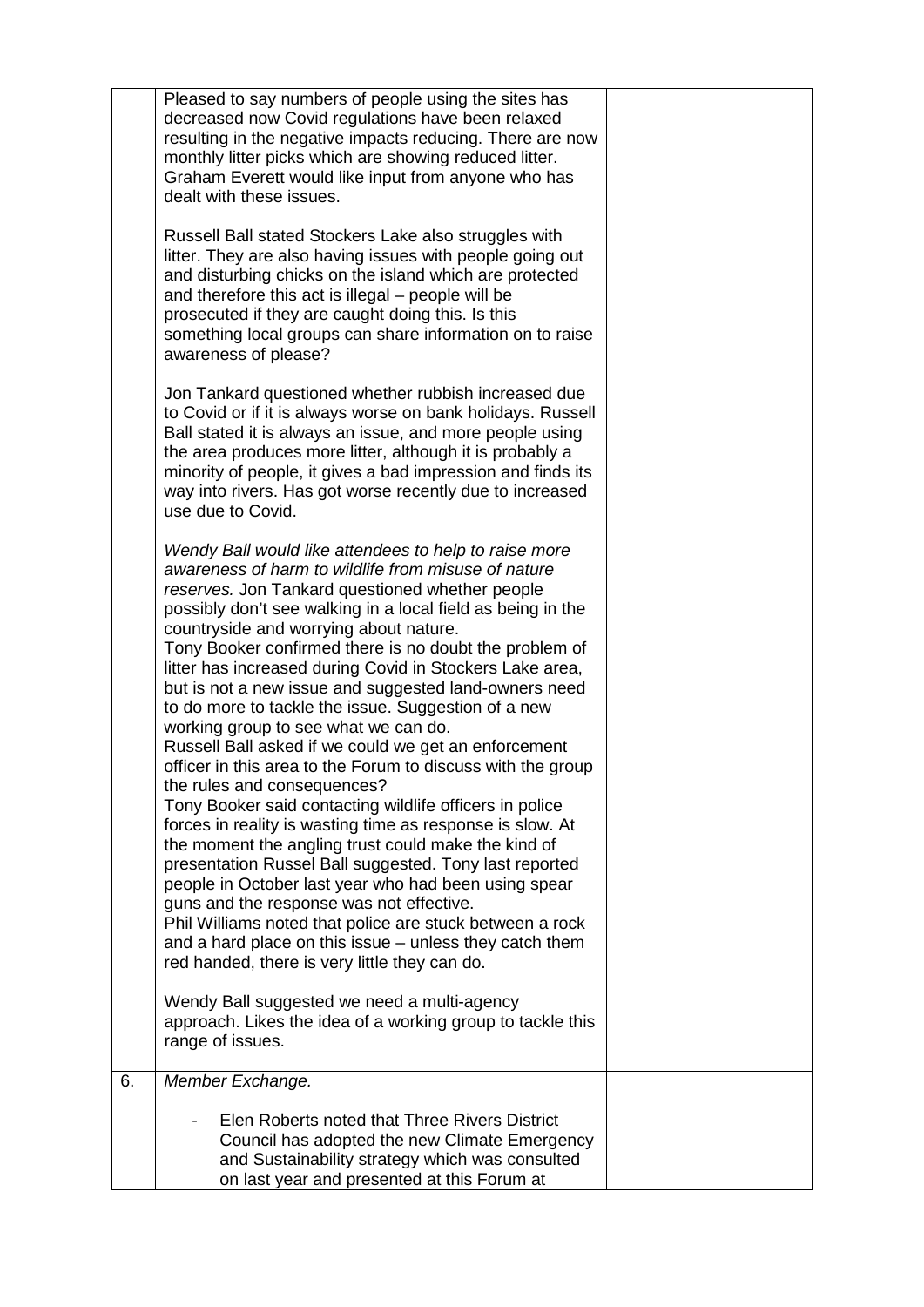|  | previous meetings. You can read the full strategy<br>here: https://www.threerivers.gov.uk/egcl-         |  |
|--|---------------------------------------------------------------------------------------------------------|--|
|  | page/climate-change                                                                                     |  |
|  | Russell Ball questioned where the tree strategy                                                         |  |
|  | consultation link gone? Phil Williams responded                                                         |  |
|  | with a timeline for the consultation as the initial                                                     |  |
|  | consultation has just ended, the 8 week public                                                          |  |
|  | consultation will commence at the start of August                                                       |  |
|  | 2021. Is this something Sustainable Three Rivers                                                        |  |
|  | could put on their website when the consultation<br>begins to get further reach?                        |  |
|  | Alex Michaels has put a proposal forward to                                                             |  |
|  | Three Rivers District Council to move from                                                              |  |
|  | amenity to semi-improved grasslands to bring                                                            |  |
|  | back lost biodiversity which he hopes will be                                                           |  |
|  | heard on the 18 <sup>th</sup> of August and asks for support                                            |  |
|  | from attendees. Russell Ball stated he went door                                                        |  |
|  | to door to ask residents if they would like a                                                           |  |
|  | wildflower meadow on the roundabout local to<br>where he live, to which all said yes, however HCC       |  |
|  | still rejected the proposal. Jon Tankard suggested                                                      |  |
|  | people in the Landscape team in Three Rivers                                                            |  |
|  | Council have a job description which does not                                                           |  |
|  | include biodiversity, so we need a system change                                                        |  |
|  | to include biodiversity in people's jobs. Can we                                                        |  |
|  | put something together to put to HCC rather than                                                        |  |
|  | multiple small proposals, so we can we go a                                                             |  |
|  | Forum group with an area-wide strategy. Phil<br>Williams is very disappointed by a lack of              |  |
|  | responses from Three Rivers District Cllrs with                                                         |  |
|  | only 3 out of 38 responding and so encourages                                                           |  |
|  | people to forward rewilding area suggestions to                                                         |  |
|  | their County Councillor for collation and passing                                                       |  |
|  | to HCC to drive policy. We need to engage Cllrs.                                                        |  |
|  | Alex Michaels clarified the motion on the 18th of                                                       |  |
|  | August is specifically about TRDC owned land.                                                           |  |
|  | Tony Booker stated local water bodies have been<br>impacted by floating Pennywort recently, however     |  |
|  | they believe they have eradicated this from the                                                         |  |
|  | top of the catchment which should prevent it                                                            |  |
|  | appearing further down the river in Three Rivers -                                                      |  |
|  | Affinity Water partially funded this project.                                                           |  |
|  |                                                                                                         |  |
|  | "There have been two Maple Lodge discharges                                                             |  |
|  | (CSR events) which prevented recent filming with<br>Countryfile and creating devastating impacts on     |  |
|  | wildlife. These discharges could be linked to HS2.                                                      |  |
|  | Tony Booker has been unable to get a response                                                           |  |
|  | from either HS2 or the Environment Agency on                                                            |  |
|  | where the HS2 runoff is going, because at                                                               |  |
|  | present it does not appear to be going to the                                                           |  |
|  | agreed settlement ponds."                                                                               |  |
|  | Phil Williams stated some is going into West                                                            |  |
|  | Hyde stream where he has been for visits - Phil                                                         |  |
|  | to talk with Tony outside of the meeting. Tony is<br>aware of this but does not account for all runoff. |  |
|  |                                                                                                         |  |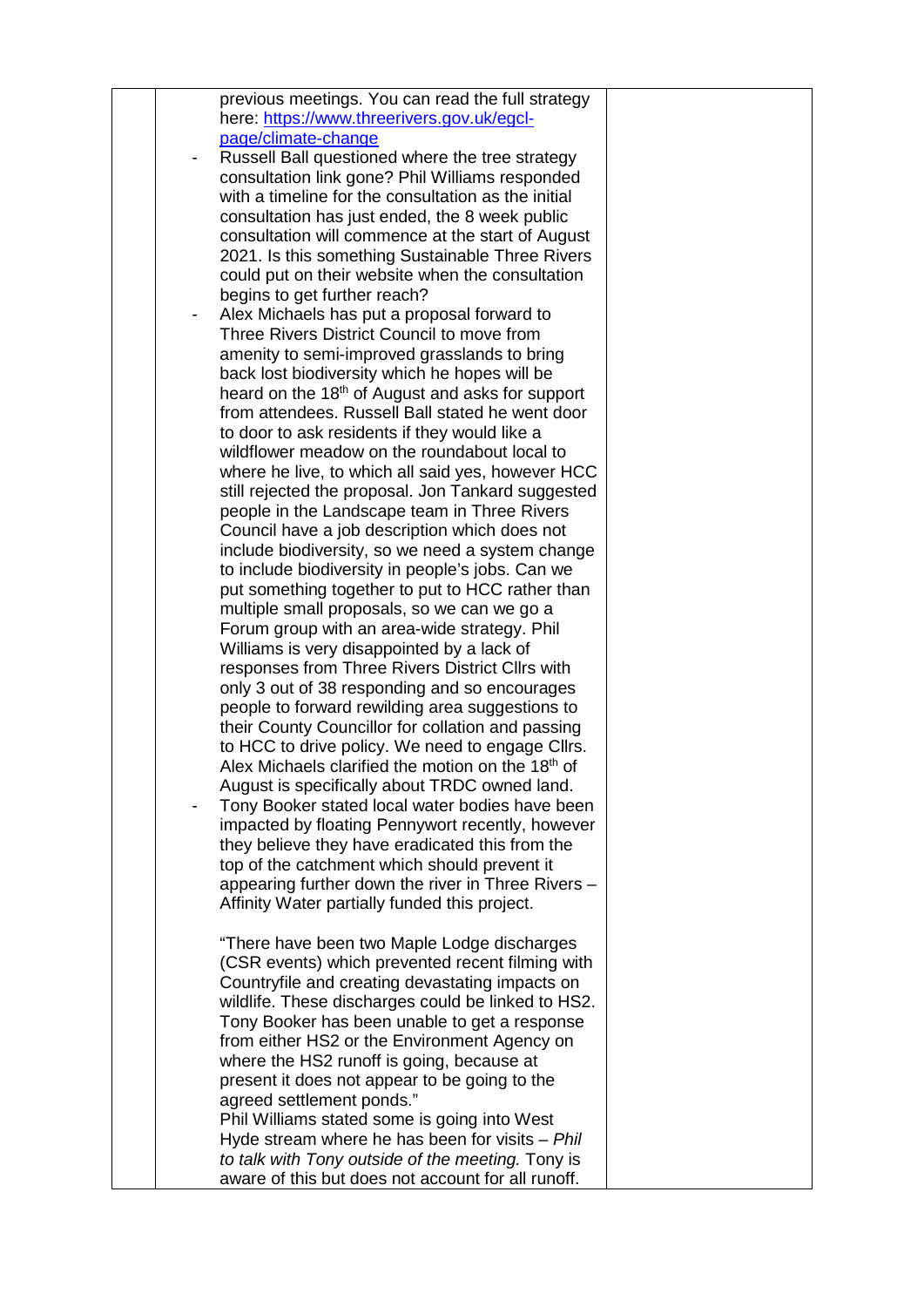|                |      | Carolyn Weston stated HS2 is having a water<br>webinar Tony Booker and others could attend to<br>ask questions. You can sign up to the Webinars<br>here: HS2 & Align Environmental Webinar - Water in<br>the Chilterns and Colne Valley Tickets, Multiple Dates<br>  Eventbrite<br>Wendy Ball requested information from Phil<br>Williams and Alex Michaels regarding HCC<br>planning to remove 100 trees and would like a list<br>of where these trees are. The information is<br>attached at the bottom of the meeting notes.<br>Keith Pursall noted Maple Lodge nature reserve<br>has now been reopened with Covid restrictions.<br>Three Rivers new local plan is due to be sent out<br>for consultation imminently, and while everyone<br>will be focusing on site allocations, we also need<br>to look at management policies for planning<br>permission policies which could have a significant<br>environmental impact.<br>Andrea Fraser questioned when the correct Local<br>Plan sites will be going online. Jon Tankard<br>stated these will be live when the plan is released<br>for consultation. Jon suggests people look at sites<br>in their areas and respond to the consultation to<br>raise concerns, and discuss here as a group as<br>corridors are important and we cannot think pf<br>these spaces as individual areas. Andrea Fraser<br>asked if there is an environmental body that<br>should be used to look into a local plan. Keith<br>Pursall stated he was putting together a group of<br>leading environmental groups to form a joint<br>response to the consultation. If you would like to<br>contribute to this joint consultation response to<br>the Local Plan, please contact Keith at<br>Keith.Pursall@ntlworld.com. Phil Williams noted<br>that they are looking to do some smaller homes in<br>the Local Plan, which may mean the number of<br>homes have increased this time around, but the<br>areas of land may remain the same<br>Wendy Ball submitted questions and is still |  |
|----------------|------|--------------------------------------------------------------------------------------------------------------------------------------------------------------------------------------------------------------------------------------------------------------------------------------------------------------------------------------------------------------------------------------------------------------------------------------------------------------------------------------------------------------------------------------------------------------------------------------------------------------------------------------------------------------------------------------------------------------------------------------------------------------------------------------------------------------------------------------------------------------------------------------------------------------------------------------------------------------------------------------------------------------------------------------------------------------------------------------------------------------------------------------------------------------------------------------------------------------------------------------------------------------------------------------------------------------------------------------------------------------------------------------------------------------------------------------------------------------------------------------------------------------------------------------------------------------------------------------------------------------------------------------------------------------------------------------------------------------------------------------------------------------------------------------------------------------------------------------------------------------------------------------------------------------------------------------------------------------------------------------------------------------------------|--|
|                |      | awaiting responses. Elen Roberts said these had<br>not been received yet, but they will be answered<br>in through the official process. Wendy additionally<br>suggested that environmental concerns regarding<br>the new Local Plan should be raised individually<br>in addition to coordinated group responses.<br>Wendy Ball questions whether the terms of<br>reference for this Forum needs to change to<br>encourage discussions and group responses<br>around the Local Plan.                                                                                                                                                                                                                                                                                                                                                                                                                                                                                                                                                                                                                                                                                                                                                                                                                                                                                                                                                                                                                                                                                                                                                                                                                                                                                                                                                                                                                                                                                                                                      |  |
| 7 <sub>1</sub> | AOB: |                                                                                                                                                                                                                                                                                                                                                                                                                                                                                                                                                                                                                                                                                                                                                                                                                                                                                                                                                                                                                                                                                                                                                                                                                                                                                                                                                                                                                                                                                                                                                                                                                                                                                                                                                                                                                                                                                                                                                                                                                          |  |
|                |      | Stephen King stated some of the Forum dates                                                                                                                                                                                                                                                                                                                                                                                                                                                                                                                                                                                                                                                                                                                                                                                                                                                                                                                                                                                                                                                                                                                                                                                                                                                                                                                                                                                                                                                                                                                                                                                                                                                                                                                                                                                                                                                                                                                                                                              |  |
|                |      | clash with Parish Council meetings and raised a<br>concern that Three Rivers organisers don't look at                                                                                                                                                                                                                                                                                                                                                                                                                                                                                                                                                                                                                                                                                                                                                                                                                                                                                                                                                                                                                                                                                                                                                                                                                                                                                                                                                                                                                                                                                                                                                                                                                                                                                                                                                                                                                                                                                                                    |  |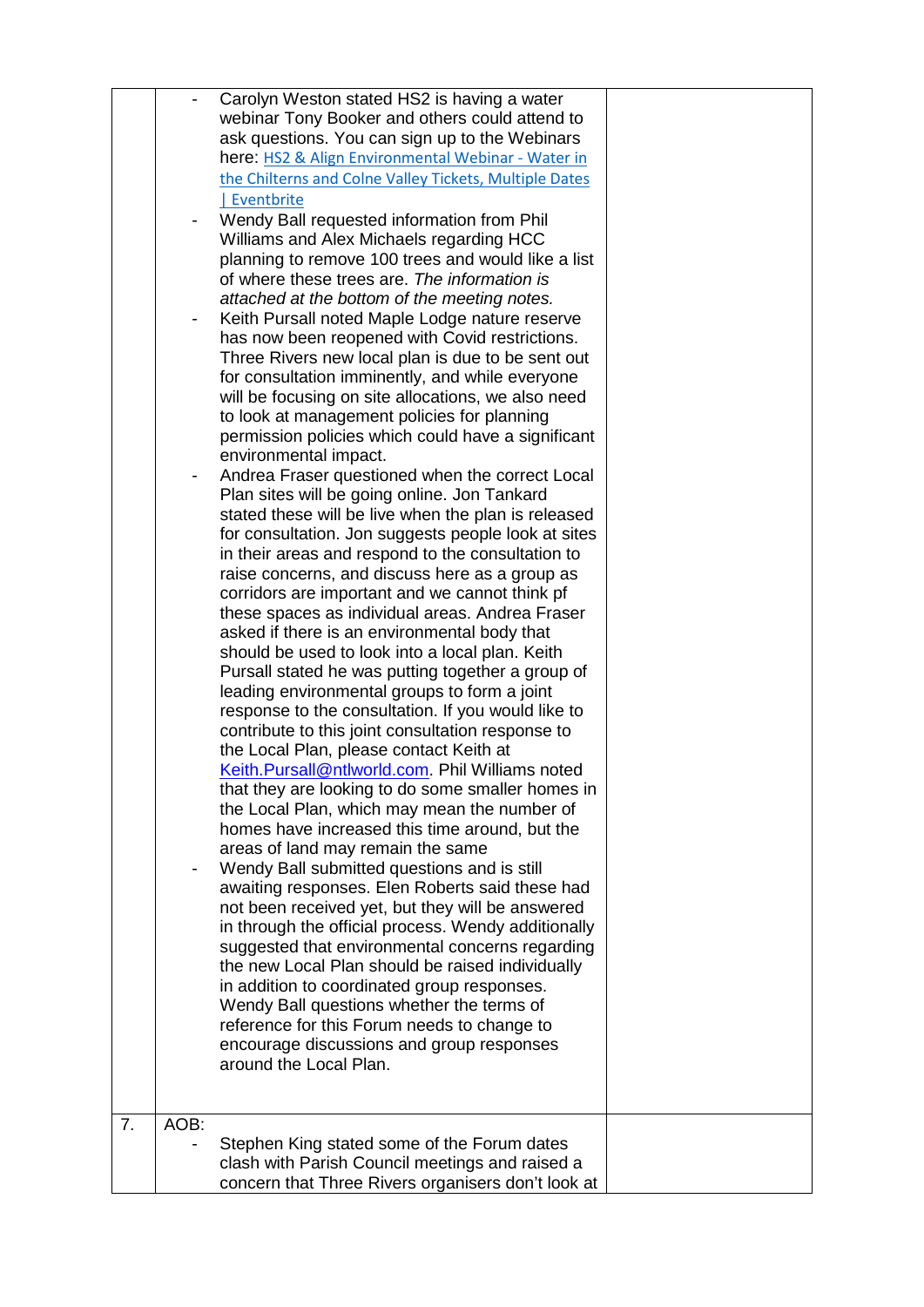|   | Parish Council meetings before planning<br>Environmental Forums. Parish council meetings<br>are set in stone, so could the Environmental<br>Forum dates be changed. This will be looked into<br>outside of the meeting.<br>Carolyn Weston said there is an area in local plan<br>$\overline{\phantom{a}}$<br>which has not been put up by the landowner so<br>suggested it must be a TRDC decision. Jon<br>Tankard reminded members that anyone can put<br>the land forward for planning consideration, not<br>just the land owner and Three Rivers District<br>Council.<br>Joanna Hewitson reminded attendees there is a<br>biodiversity audit happening across Hertfordshire,<br>so if have areas of land you would like considered<br>for rewilding or reduced mowing, please forward<br>them to Elen. Roberts@threerivers.gov.uk so we<br>can collate them and we can put them forward to<br>the audit for analysis.<br>Wendy Ball says she has put forward questions<br>although they haven't been received by Elen.<br>These questions were generally in regards to<br>planning, to which Jon Tankard advised these<br>should be submitted as part of the Local Plan<br>consultation response. There must be strong<br>reasoning why this an area of land cannot be<br>used for housing as part of the Local Plan. Jon<br>Tankard suggests Wendy Ball works with Keith<br>Pursall on a joint consultation response to<br>address these issues and questions. Wendy Ball<br>notes the questions were only sent yesterday, so<br>may not have reached Elen Roberts in time for<br>the Forum, the questions should be answered<br>through the official channel.<br>Russell Ball noted unless a site has a special<br>nature area which cannot be moved, nature will<br>not stop development local opposition is needed<br>to stop it.<br>Stephen King said HCC are spending a fortune<br>on a Little Fur school site in his area to relocate<br>slow worms to Chorleywood common. He asked<br>how many have been relocated to Chorleywood<br>Common. Phil Williams said over 100 had been<br>relocated so far. Alex Michaels is a volunteer on<br>this project. |  |
|---|--------------------------------------------------------------------------------------------------------------------------------------------------------------------------------------------------------------------------------------------------------------------------------------------------------------------------------------------------------------------------------------------------------------------------------------------------------------------------------------------------------------------------------------------------------------------------------------------------------------------------------------------------------------------------------------------------------------------------------------------------------------------------------------------------------------------------------------------------------------------------------------------------------------------------------------------------------------------------------------------------------------------------------------------------------------------------------------------------------------------------------------------------------------------------------------------------------------------------------------------------------------------------------------------------------------------------------------------------------------------------------------------------------------------------------------------------------------------------------------------------------------------------------------------------------------------------------------------------------------------------------------------------------------------------------------------------------------------------------------------------------------------------------------------------------------------------------------------------------------------------------------------------------------------------------------------------------------------------------------------------------------------------------------------------------------------------------------------------------------------------------------------------------------------|--|
| 8 | Suggestions for future speakers - Please contact Elen<br>Roberts.                                                                                                                                                                                                                                                                                                                                                                                                                                                                                                                                                                                                                                                                                                                                                                                                                                                                                                                                                                                                                                                                                                                                                                                                                                                                                                                                                                                                                                                                                                                                                                                                                                                                                                                                                                                                                                                                                                                                                                                                                                                                                                  |  |
|   |                                                                                                                                                                                                                                                                                                                                                                                                                                                                                                                                                                                                                                                                                                                                                                                                                                                                                                                                                                                                                                                                                                                                                                                                                                                                                                                                                                                                                                                                                                                                                                                                                                                                                                                                                                                                                                                                                                                                                                                                                                                                                                                                                                    |  |
|   | Suggestions received after the meeting:                                                                                                                                                                                                                                                                                                                                                                                                                                                                                                                                                                                                                                                                                                                                                                                                                                                                                                                                                                                                                                                                                                                                                                                                                                                                                                                                                                                                                                                                                                                                                                                                                                                                                                                                                                                                                                                                                                                                                                                                                                                                                                                            |  |
|   | 1: An introduction to the National pollution reporting app that<br>CVFC has developed for the Angling Trust by Tony Booker.                                                                                                                                                                                                                                                                                                                                                                                                                                                                                                                                                                                                                                                                                                                                                                                                                                                                                                                                                                                                                                                                                                                                                                                                                                                                                                                                                                                                                                                                                                                                                                                                                                                                                                                                                                                                                                                                                                                                                                                                                                        |  |
|   | 2: Environmental impact of signal crayfish by Tony Booker.                                                                                                                                                                                                                                                                                                                                                                                                                                                                                                                                                                                                                                                                                                                                                                                                                                                                                                                                                                                                                                                                                                                                                                                                                                                                                                                                                                                                                                                                                                                                                                                                                                                                                                                                                                                                                                                                                                                                                                                                                                                                                                         |  |
|   | 3: Presentation on the Local Plan.                                                                                                                                                                                                                                                                                                                                                                                                                                                                                                                                                                                                                                                                                                                                                                                                                                                                                                                                                                                                                                                                                                                                                                                                                                                                                                                                                                                                                                                                                                                                                                                                                                                                                                                                                                                                                                                                                                                                                                                                                                                                                                                                 |  |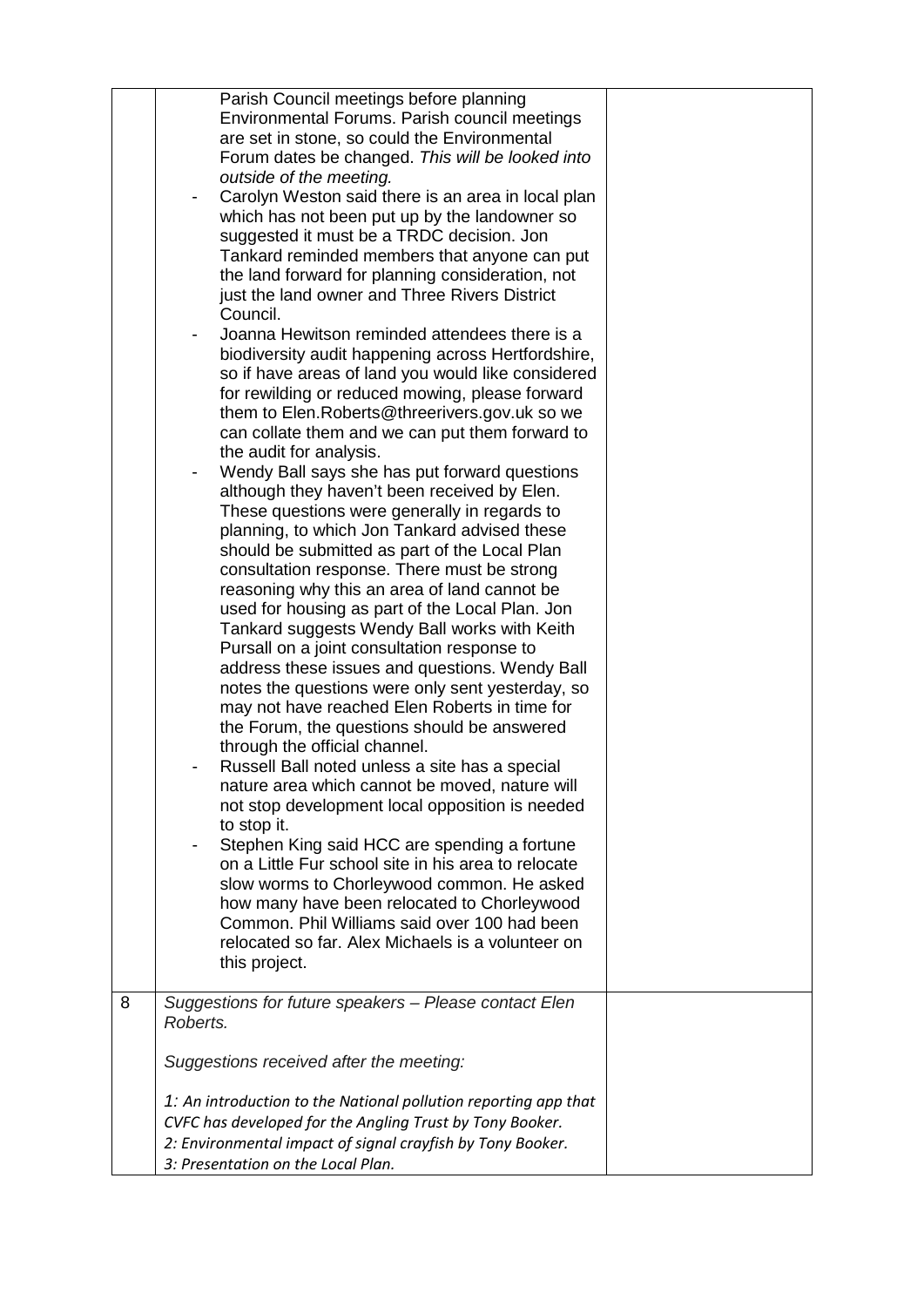|    | 4: Hydrology/Geology by Affinity Water                    |  |
|----|-----------------------------------------------------------|--|
|    | 5: Hertfordshire Constabulary Wildlife Officers           |  |
|    | 6: A talk on respecting nature e.g. litter and livestock. |  |
|    | 7: Friends of the Earth Watford and Three Rivers.         |  |
|    | 8: Abbotts in Transition.                                 |  |
|    | 9: Sunnyside Rural Trust.                                 |  |
|    | 10. London Green Belt Council.                            |  |
|    | 11. Campaign for the Protection of Rural England.         |  |
|    | 12. Hertfordshire County Council.                         |  |
|    | 13. Croxley Common Moor by Graham Everett.                |  |
| 9. | Cllr Tankard thanked everyone for attending the meeting.  |  |

## EF06/19 DATE OF NEXT MEETING

The Forum noted that the date of the next meeting was Wednesday 3rd November 2021.

*Associated documents/links related to meeting and action points:* 

## **Associated Links**

1. Affinity Water – Save Our Streams



2. HCC tree removal plans.



# **Action Points**

**1.** Joanna Hewitson to get more information from Ed Barnes of abstraction from local rivers.

**2.** Joanna Hewitson to discuss how the Council can help with the issue of chemical discharge into our rivers.

**3.** Elen Roberts to discuss Croxley Common Moor bridleway with Graham Everett

**4.** Wendy Ball asks attendees to raise more awareness of harm to wildlife from misuse of nature reserves where appropriate/possible.

**5.** Again suggested that a misuse of nature reserves working group is formed.

**6.** Phil Williams requests people send areas they would like rewilded to their County Councillor.